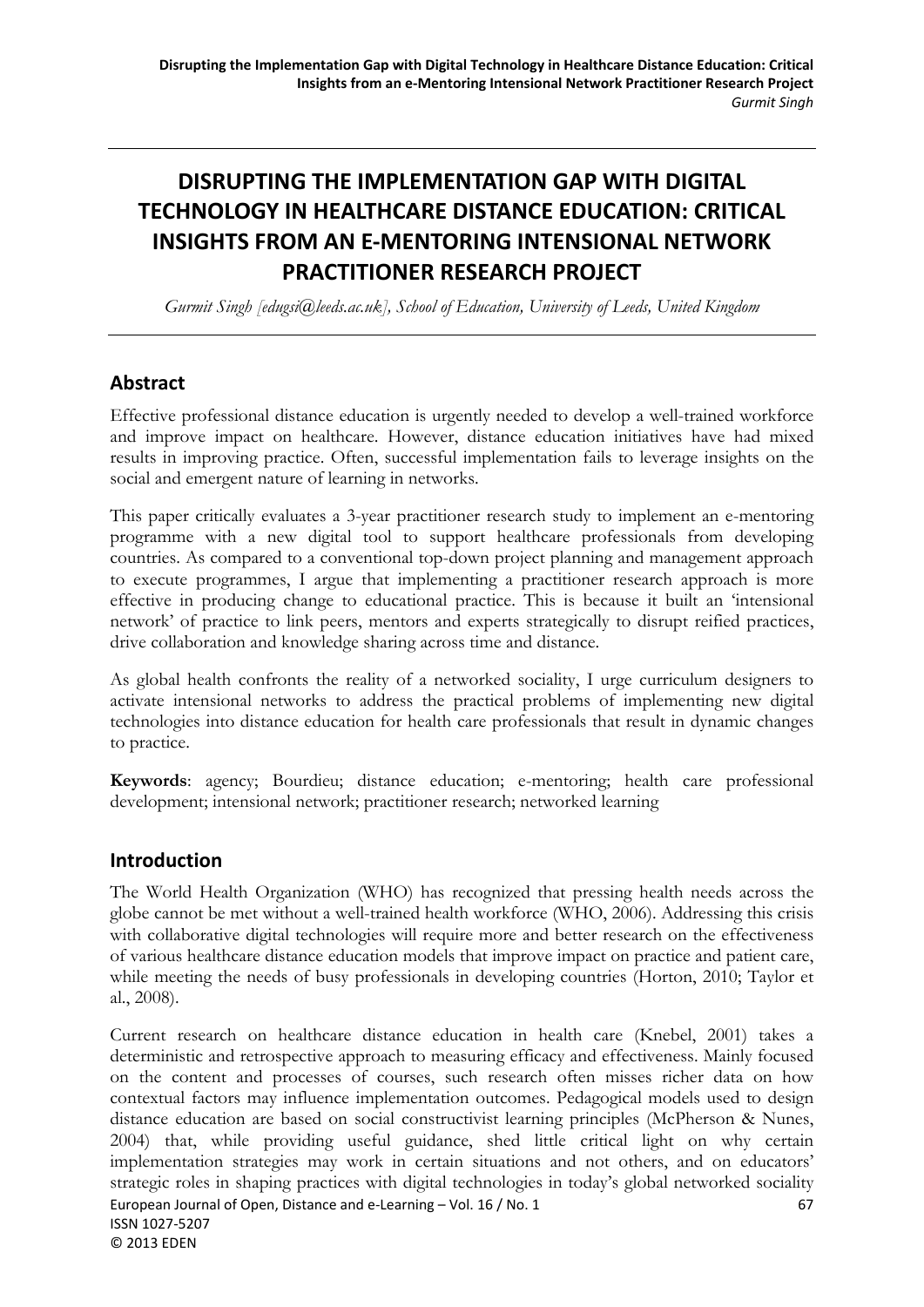(Wittel, 2001). Policy calls for a 'systems approach' (WHO, 2009), changing mindsets (WHO, 2010) and 'nurturing a culture of inquiry' (Bhuta et al., 2010) do not critically address the institutional processes and contextual barriers of implementing technologies. Yet, these issues have been identified as crucial to effectively manage change when implementing educational technology (McPherson & Nunes, 2004) together with transferring the latest scientific research to improve healthcare in developing countries (Zachariah et al., 2009).

## **Context**

To begin to tackle these issues strategically, this paper presents a critical evaluation of the implementation of a unique innovation in healthcare distance education using digital technologies undertaken by a Non-Governmental Organisation (NGO) in the global health sector in Geneva, Switzerland. This programme, the online Abstract Mentoring Program (AMP) ran over three cycles in 2008-2010 at the International AIDS Society (IAS), the world's leading society for HIV researchers and professionals. In addition to organising scientific conferences, the IAS also provides healthcare distance education through its Professional Development programmes. As part of reviewing its programmes, the programme team at the IAS wanted to improve the quality of scientific abstracts that were submitted, as well as the quantity of abstracts that were presented from developing countries. A previous version of an abstract writing programme had used a simple email correspondence to link abstract writers to mentors, but the impact of the programme on improving the practice of abstract writing had been low. The new programme's aim is to help diverse types of HIV researchers and professionals from around the world prepare abstracts of their work, as a crucial first step to getting their work presented at the International AIDS Conferences. It was designed by conceptualising scientific writing as a social literacy practice done with peers and mentors in context, as opposed to merely a skill to be taught. Professionals begin by submitting draft abstracts for review by mentors. A mentors' network of volunteer peers and experts was cultivated to deepen collaboration between the IAS and its members by inviting them to participate in the programme. Members with experience were invited to become mentors who give structured feedback on draft abstracts. The online submission consists of a step-by-step template that was developed in-house and integrated into existing websites for easier access. In addition, online self-help tools are provided to increase researchers' understanding of the processes of abstract writing, submission, and selection criteria.

Evaluation results from this project have been discussed in prior work (Singh, 2010, 2011). In this paper, I first present the research conceptual framework and methodology for implementing this programme as a practitioner research project. I then illustrate the social practices of an 'intensional network' (Nardi et al., 2002). Finally, I discuss the implications of these strategies for navigating the complexities of practice to improve the implementation of digital technologies in healthcare distance education.

## **Conceptual framework**

An intensional network is a "personal social network workers draw from and collaborate with to get work done." (Nardi et al., 2002, p. 207) As compared to online communities of practice (Wenger, 1998), I chose this design metaphor for two reasons. Firstly, it respects the agency of professionals. There is less need for ongoing meeting and trust because it recognises how people work in a strategic/intensional way. Secondly, this approach allows educators' to change their aims – from improving the acquisition of knowledge and skills to facilitating the intentionality of a network. This responsive approach facilitates linking up individuals strategically. It empowers all participants to choose to participate and seek desired and meaningful learning opportunities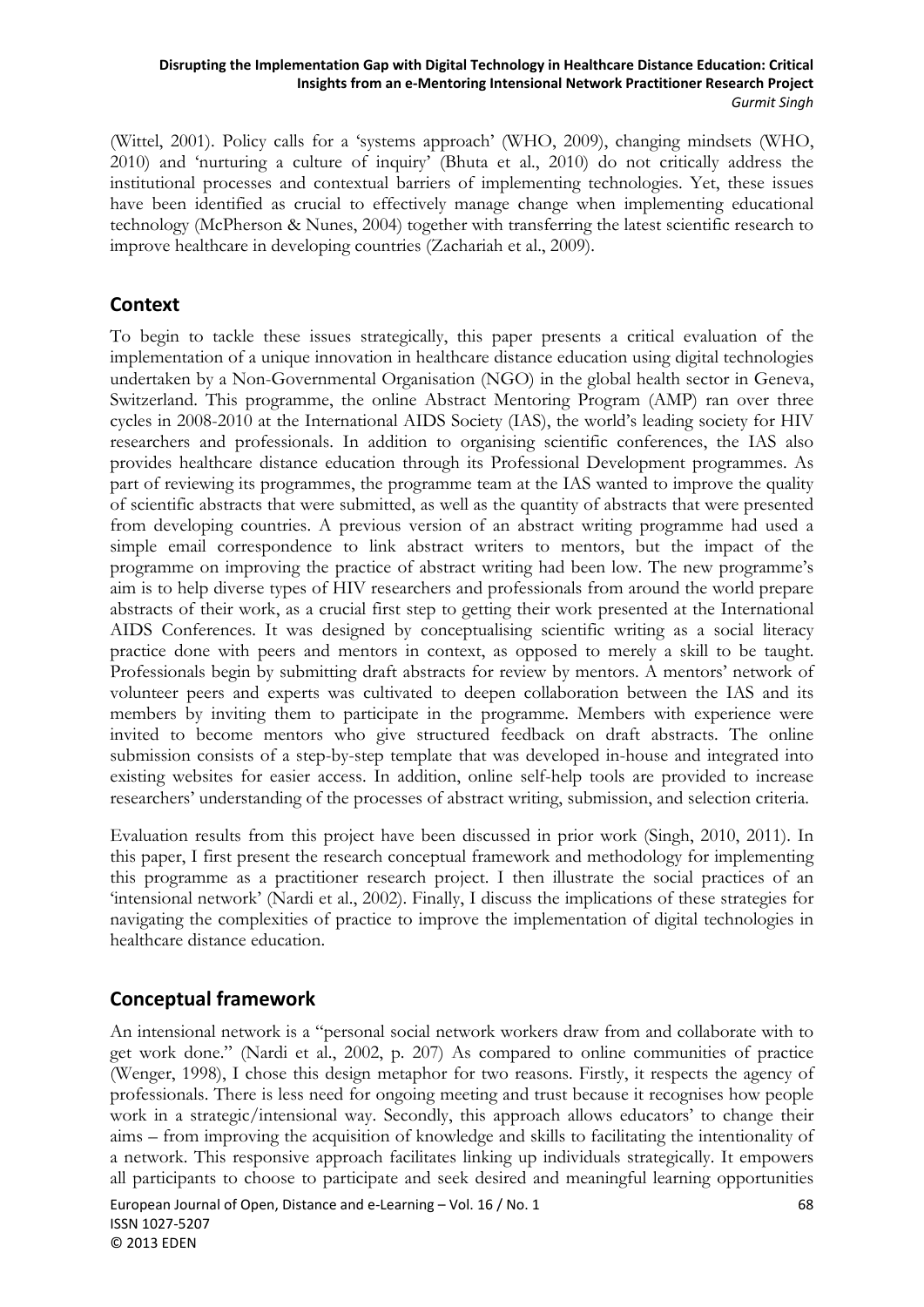through their agency with digital technologies to acquire information, opinion and support as and when needed to solve problems. An intensional network thus overcomes the limitations of online communities, which waste time and money in trying to subsume individual agency into a collective collaborative that eventually becomes reified, does not respond to change and becomes insular (Singh et al., 2012). In contrast, an intensional network relies on informal and weak connections to enable educators to mediate continuous learning processes that are customisable by participants to serve their needs while serving programme goals. Overall, the great advantage of an intensional network approach for implementing digital technologies and improving healthcare distance education is that is more dynamic and can more easily and quickly respond to change, as I will show below.

I define implementation from a practice lens (Bourdieu, 1977) to emphasize its socially situated and emergent nature. As educators, project team members, learners and managers engage in these social processes, they are reproducing cognitive and social structures at different levels of an organization, thereby creating change over time. The emphasis shifts from implementation to implementing. Change to practice is thus not a fixed state but is being achieved continually – change *in* practice. Curriculum design is not separate from or prior to delivery but an emergent process. In this light, I reject the conventional Kirkpatrick four-level model (1994) for evaluating outcomes, which has been critiqued for collecting outcomes data after an intervention, and downplaying the complex variables that can influence change (Bates, 2004).

A practice lens to implementation delivers two benefits to overcome the traditional approaches to evaluating healthcare distance education that ignore context and processes. Firstly, a practice lens allows practitioners to perceive their work as a 'knowing in practice' (Orlikowski, 2002; Fenwick, 2011) rather than a recipe of must-have checklist items to prove their 'competence'. It allows implementers to pay sensitive attention to the wider social context and intentionally facilitating critical interactions to enable change in the moment to emerge, real time and online. Second it allows for longitudinal observation of the effects of specific actions to implement digital technologies in producing 'hard to measure' outcomes, such as access and quality. Educators can then identify the barriers and opportunities to improving implementation to enhance uptake and usability on a network scale.

## **Methodology**

This paper uses practitioner research to explore how a healthcare distance educator in a global health context collaborated with his intensional network to implement a distance education intervention targeted at developing country health professionals.

Practitioner research helped me to resolve two problems I faced with current evaluation approaches. Firstly, it allowed for a critique and redesign of context necessary to address structural barriers to changing educational practice (Carr and Kemmis, 1986; Zeichner, 1993). Secondly, practitioner research allows educators to surface issues, negotiate values and resolve them quickly before they hamper smooth implementation. Co-constructing practical knowledge in this manner (Altrichter, Posch and Somekh, 1993) improves educational practice continuously and flexibly.

The study draws on data from my extensive reflection notes as I was actively involved in the ementoring project, and in observing daily project work (e.g. team meetings, piloting and testing, administering, monitoring, communicating and engaging with stakeholders). My initial perceptions were then triangulated with quantitative and qualitative survey data collected for routine project monitoring and evaluation reporting over 2 cycles of the project, at the IAS 2009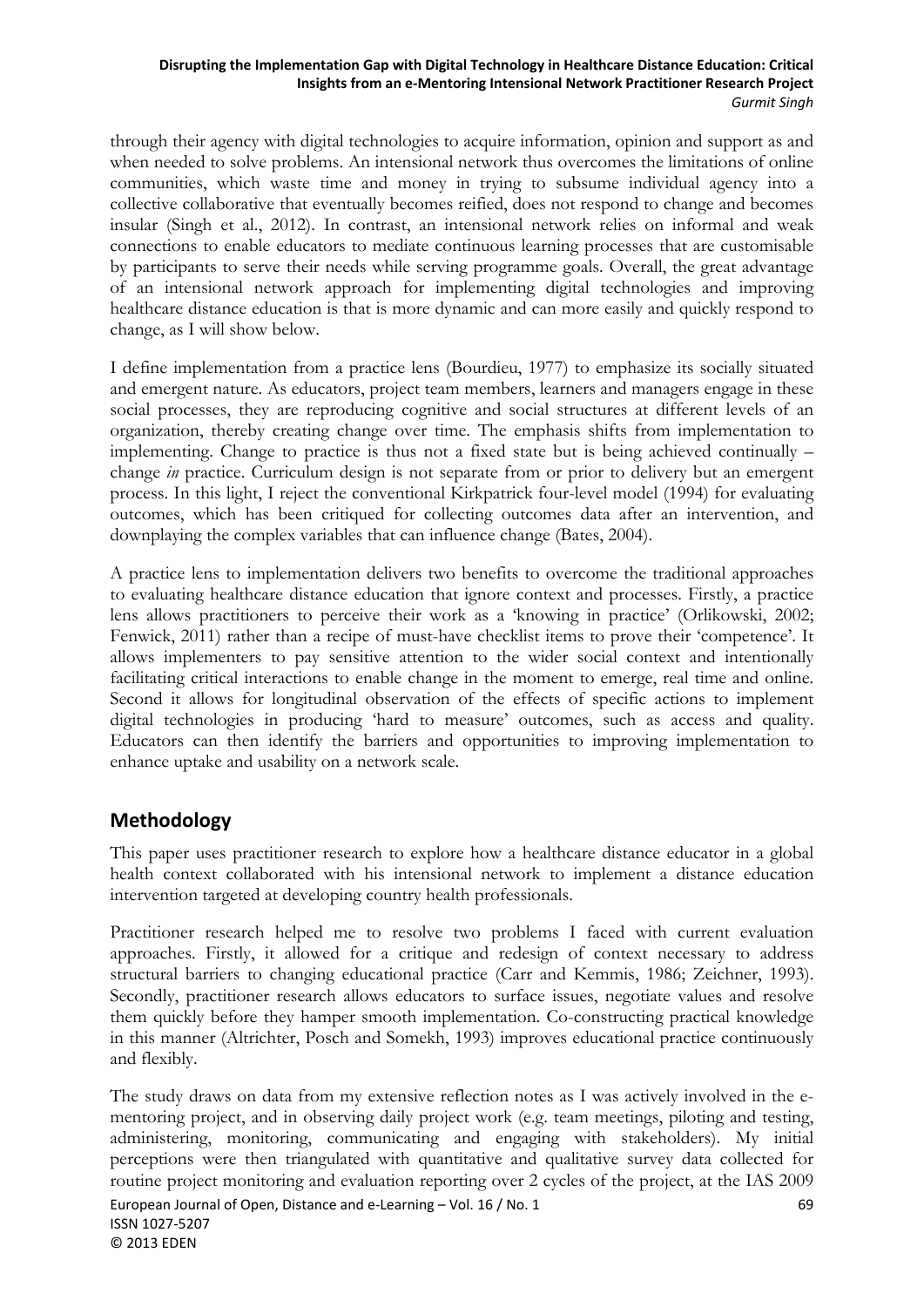and AIDS 2010 conferences respectively (Singh, 2010, 2011). I analysed my data inductively to look for and categorise the social practices that I initiated, or engaged with, and how the project shaped the network. This approach enables a critical analysis and reflection on my work in a unique digital space. The vignettes I detail below provide important insights into the ways in which practices are produced during implementation. The wider theoretical and policy context of health care capacity building, professional development, distance education and e-mentoring was explored through a literature review across journal articles, WHO, UNAIDS and USAID project and policy documents, grey literature, and by coordinating parallel education programs with emerging networks of junior professionals in developing countries and subject matter experts in HIV/AIDS and public health.

Before presenting my findings, it is worth reading some feedback indicating the value of the initiative. The excerpts provided below are from the AIDS 2010 conference evaluation report (IAS, 2010):

*"It is not easy for young scientists to write an abstract; with this programme everything was easier."* 

*"This is the best programme that I ever got from conference organizers."* 

*"The programme helped me realize important things I thought were not necessary."* 

*"I really appreciated contributing to the AMP and (helping) authors of abstracts I read and I would like to state I will be happy to continue helping this way."* 

*"It is a great initiative, congratulations!"* 

*"It is well structured and well organized."* 

### **Findings**

### *Description 1 – Building an intensional network*

To accomplish my goal of implementing digital technologies to improve the AMP programme design and learning outcomes, I decided to build an intensional network within the workplace, and across the global 15,000 members of the organization. Using a project management approach, with a plan and timeline, I first built a cross-departmental team to provide technical and strategic expertise. I used technologies such as e-mail, Skype, Microsoft SharePoint, and SQL back office to lead and coordinate, rather than formal meetings. Members appreciated the fluid and flexible approach, which responded well to their own current work and different time lines, so they could participate when their skills were required.

Prior to the AMP, there were few opportunities for our members to participate in sharing knowledge outside of the routine of submitting abstracts and attending conferences and workshops. From previous evaluation findings of the project, I knew that members were willing to share knowledge, and were looking for support with a practical task, the writing of scientific abstracts. Situating abstract mentoring as a key opportunity for web-based distance knowledge sharing and collaboration between the organization and its members, I invited the membership manager to reach out to our members to volunteer as mentors for the project.

As the mentors network expanded, we began categorising the mentors according to expertise areas, qualifications, years of experience, and prior publications. We also made sure we had a European Journal of Open, Distance and e-Learning – Vol. 16 / No. 1 70 ISSN 1027‐5207 © 2013 EDEN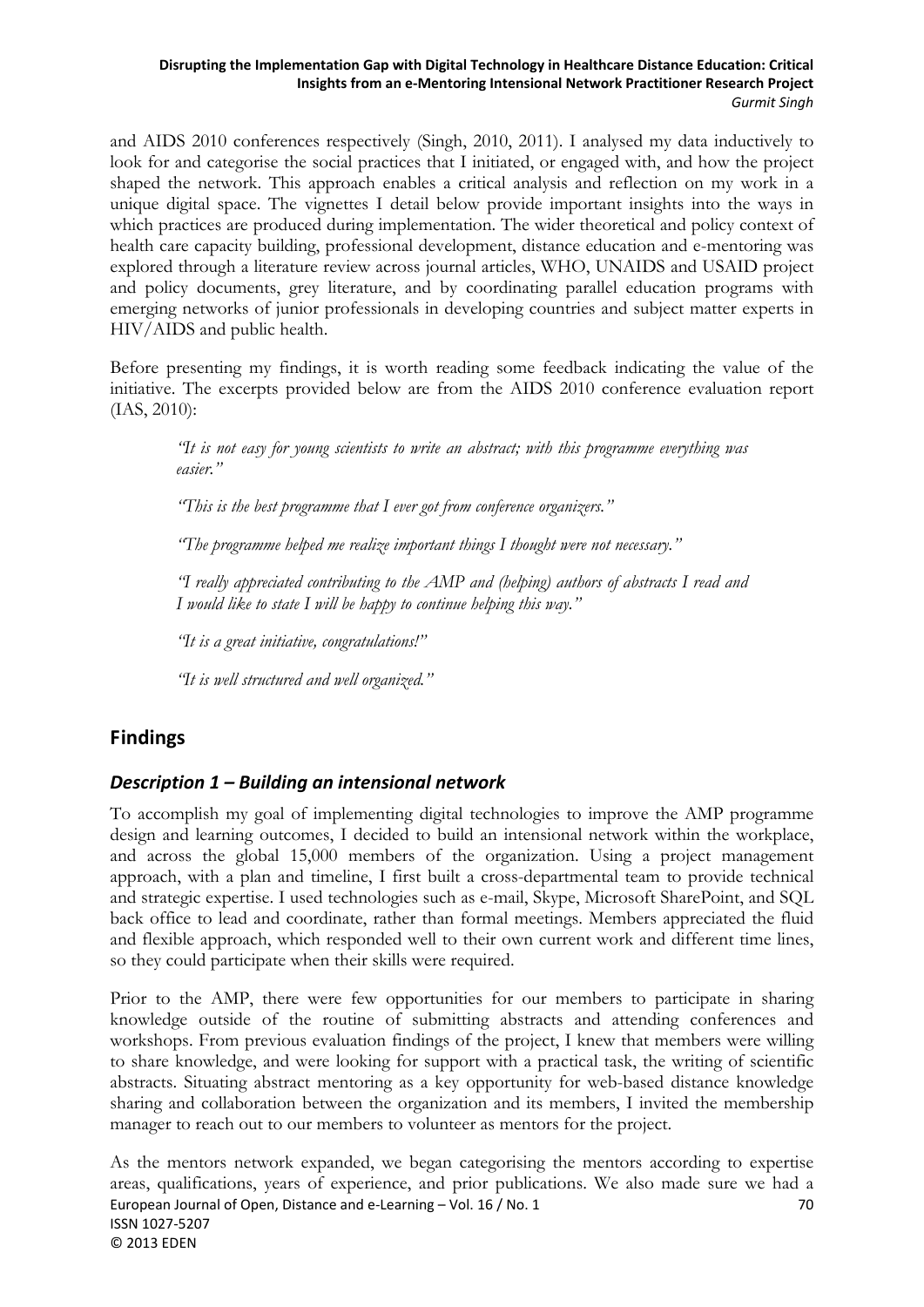balanced representation from various research and practice individuals, peers and experts. In two years, we doubled our number of mentors from 42 to 80. They came from a variety of settings, and were sensitised to provide culturally appropriate support to learners seeking feedback.

### *Description 2 – Maintaining the network*

Communication proved to be key to ensuring collaboration, feedback, and mentoring was efficient and smooth. By engaging two software developers, we designed a back-office to manage the distribution of the work each morning and each afternoon, and provide data for monitoring quality. We increased the capacity of the back-office in Phase 2 as we increased our capacity to provide mentoring.

Growing the network proved to be critical in the second year. Many junior researchers had found the Phase 1 programme as a crucial and relevant learning experience, and recommended ementoring to their colleagues. To expand outreach, recruit additional mentors, and increase awareness of the targeted opportunity, we engaged the media team for support in designing flyers (http://www.iasociety.org/Web/WebContent/File/AMP Submitter Flyer.pdf) to distribute at various conference booths and on online sites of associated NGOs. This work was both planned as well as emergent, as insights emerged from our daily interactions and monitoring of the processes and outcomes.

We took particular care to nurture relationships with the network. After presenting the results of the project at a network meeting at the IAS 2009 conference, and valuing the network's significant contributions to success, we facilitated a 'World Cafe' dialogue to gather feedback on how to improve the project. These findings (http://www.iasociety.org/Web/WebContent/File/IAS Mentors Outreach Meeting Summary\_IAS2009.pdf) were synthesized and disseminated through the dedicated project website (http://www.iasociety.org/Default.aspx?pageId=107) and an email message. Surveys indicated that there was little interest in a sophisticated online community with forums or discussions. Instead, the discussions showed that mentors were happy to engage in small, specific ways that allowed them to contribute rapidly and meaningfully in sharing their knowledge and developing the skills of juniors. This need for practical and targeted educational opportunities that do not take professionals away from their work has also been highlighted in developing elearning health care professional development for dispersed clinicians (Taylor et al., 2008).

As part of the network dissemination strategy, we produced abstract writing workshop materials (http://www.iasociety.org/Default.aspx?pageId=300). These were available for download by mentors wishing to prepare junior professionals in the steps of writing an abstract before submitting for e-mentoring. Workshops on scientific writing were also conducted in partnership with the organization's peer-reviewed journal at various conferences, where e-mentoring was featured prominently.

After the first cycle of the project produced significant results, we posted these results onto the website, and and wrote an article an article (http://www.iasociety.org/Web/WebContent/File/Newsletters/2009\_11\_IAS\_Newsletter.pdf) for the newsletter that was distributed worldwide. As a result, the project team was invited to share our findings with a research group in the Caribbean who were experimenting with a similar mentoring initiative to improve the quality of research and writing. Such introductions helped us renew our network and led to further work collaborations. The project began to have a global profile thanks to the increase in relationships and connections.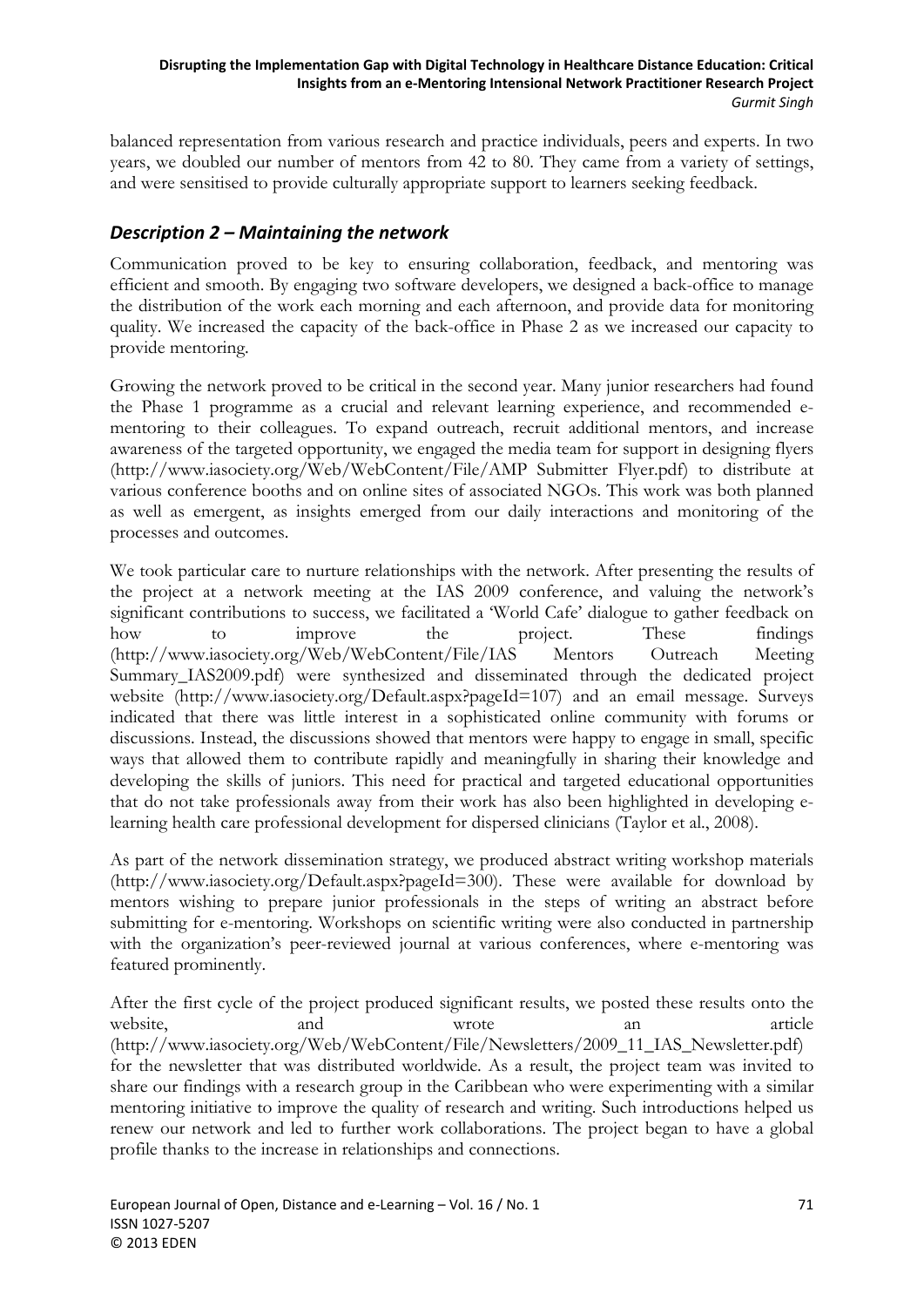### *Description 3 – Activating the network*

At any point during the project, we activated different aspects of the net depending on which task was 'live'. Nardi et al. (2002, p. 220) describe the active portion of a network as 'a live subnet' – a 'possible instance of an intensional network, rendered in a particular context of joint work'. We did this in the following ways:

#### *Activating communications*

After the success of Phase 1, we faced a variety of communications options facilitated by a variety of technologies to activate live subnets to sustain the project. For the mentors and submitters, we communicated using the automatic messaging service of the back-office that helped manage the volume of communications. For those with queries, we provided a specific e-mail address that we monitored twice a day, that was monitored regularly even during the Christmas break (Dec-Jan). Standardised reply e-mails were drafted as we built up a profile of frequently asked questions. Participants appreciated the reminder emails we sent in case they were behind in providing feedback.

We began to engage with the communications team as our project grew in stature. They quickly advised us on how to engage with the organization's media partners to promote the project for Phase 2. We had not done this in Phase 1, as we did not want to be deluged by submitters since our pool of mentors was still small. By Phase 2, we had recruited 80 mentors, and promoted the project on targeted websites like CCO, AIDS Map, as well as to other NGOs whose members were preparing abstracts for the conference.

We tailored our messages to various audiences, stressing the free, targeted and rapid feedback the programme provided. To the academic sector, we prepared a formal research paper (http://www.iasociety.org/Web/WebContent/File/IADIS 2009\_SINGH.pdf) and presentation based on the impact evaluation we had conducted. Here, we drew on literature on the benefits of mentoring for professional development, and the value of informal and collaborative learning (Cross, 2006; McPherson & Nunes, 2004) in distance professional education.

### *Activating buy‐in and ownership*

With specific organisations, we arranged meetings and presentations. As a result, we established an informal knowledge and resource sharing partnership with AuthorAID. We held a formal presentation to the conference Scientific Programme Committee, which resulted in the formal adoption of the project as a key element of the programme development. We engaged the staff and board of directors by conducting in-house presentations on Professional Learning, Technology and Conferences.

A key factor in the success of this initiative was the continued engagement of the network participants. Submitters who had succeeded in getting their abstracts accepted as a result of the mentoring were invited back in Phase 2 to become peer mentors. They stated that they had greatly appreciated the opportunity for feedback and support, and were proud of their new status as mentors. Mentors and mentees were invited to share their perspectives and experiences by giving brief speeches at the meeting at the IAS 2009 conference. Participants had a chance for face-to-face networking, and appreciated putting a face to their 'virtual' mentors. Importantly, it also showed the network how the organisation was deploying distance education to enhance relationships with its members. The fact that ties between participants themselves were weak did not seem to matter as much as the opportunity for specific support.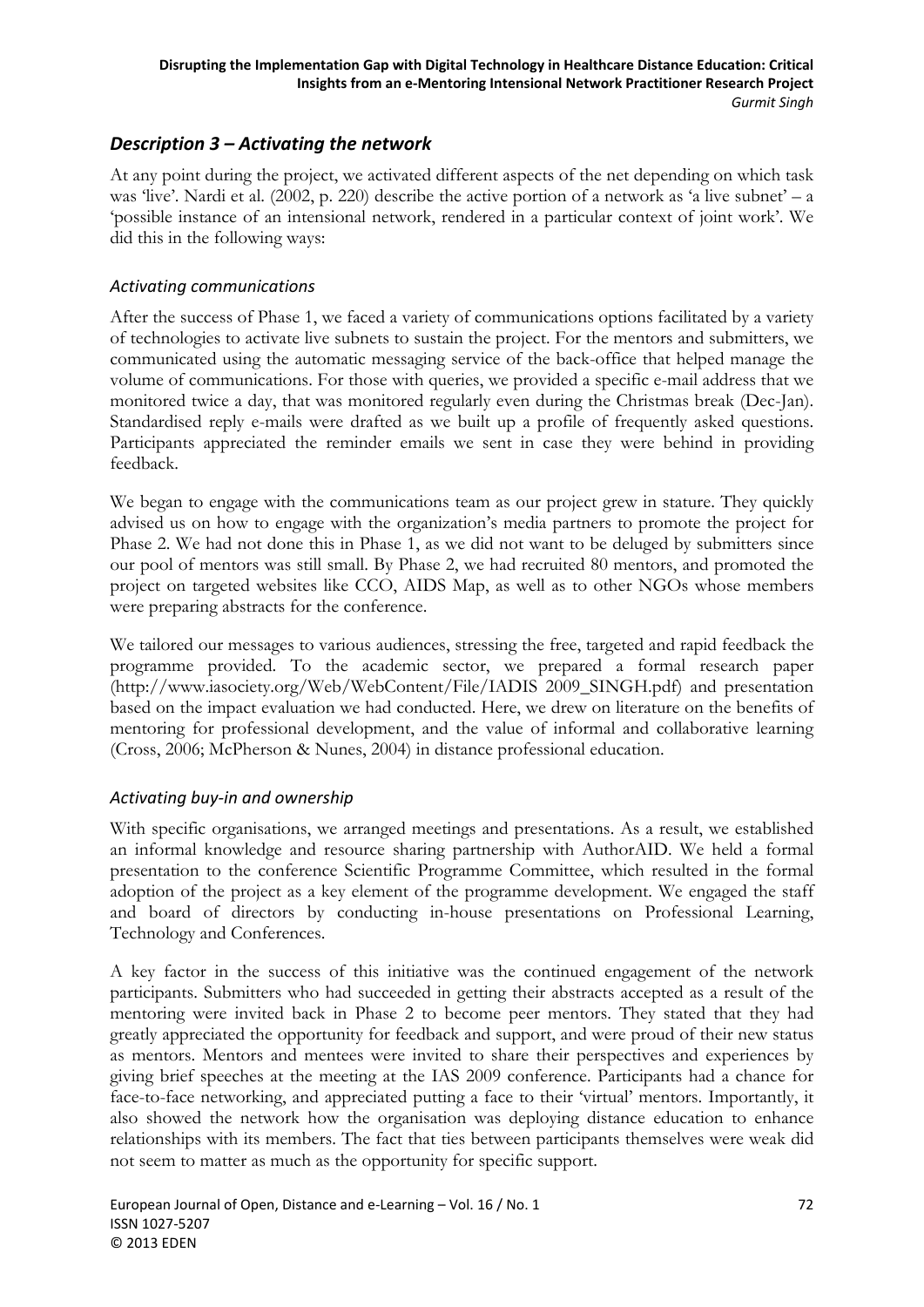## **Discussion**

These observations on the intensional network are gathered from my insights during the various cycles of the abstract mentoring programme implementation described above. They indicate that the formal project plan and structure of the e-mentoring project did not account for the social processes and distributed connections that were vital in enabling targeted collaboration of different individuals at different points of the project. Using an intensional network to structure participation allowed for a dynamic action research approach. Each of the project team members had, in turn, their own intensional networks which could be activated to accomplish specific aspects of the project. Our network also included people from a broad array of organisations and individuals, each bringing their own history and culture, with whom we shared little other than the specific communications and sporadic network-wide messages. I thus found myself crossing boundaries of research, policy, and programming to broker and make knowledge as I coordinated different aspects of the project over time and distance. The social form of an intensional network was fluid. Creating, maintaining and activating relationships were more important than conventionally defined project roles, or the separated roles of educators and students. All of us had to learn to engage with the technology-mediated communication and learning approach, and could learn at our pace and at our level of interest. Practices were continually evolving and being shaped by the need to balance realising significant project outcomes with ensuring overall operational stability. People were coming and going from the network, with most staying because they valued the low-pressure engagement. Over the years, thanks to the cultivation of this intensional network, we were well positioned to ensure that e-mentoring became sustainable as a key approach to health care distance education in the organisation's new 5-year strategic plan.

### **Implications**

The descriptions of the intensional network above have four key implications for the way for healthcare distance education can be more effectively designed and implemented for targeting developing country professionals to improve on the low impact of current approaches (Singh, 2010).

Firstly, it suggests that educators need to support distance learners with digital technologies and literacy skills to build social connections, acquire tacit knowledge, and facilitate practice-based, context-appropriate strategic learning, rather than online community participation (McPherson et al., 2008; Sandars et al., 2007; Burrows, 2003). With an intensional network that values learner agency, the focus narrows to accomplishing tasks and getting information and support for specific problems. Rather than traditional skills-based approaches in distance education, the intention becomes to improve practice as a network, whether a literacy practice such as abstract writing, or extended further down the line to clinical practice.

Secondly, when implementing digital technologies for distance education, educators can enhance the goal and value of intensional networks by taking a practice lens. In an intensional network, knowledge is always being constructed, and producing changes in practice as people go about getting things done. Instead of assuming a linear pathway between learning and change, a network approach situates all social agents as learners inside their practices, whether they are project implementing, administering, research writing, or mentoring. A network engaged in a practice does not distinguish between those doing the implementation and those being done to, but sees the relationships and interactions that affect each other. As we found, this exchange and cross-fertilisation is critical because it allows implementers and participants to gradually develop hybrid strategies for change.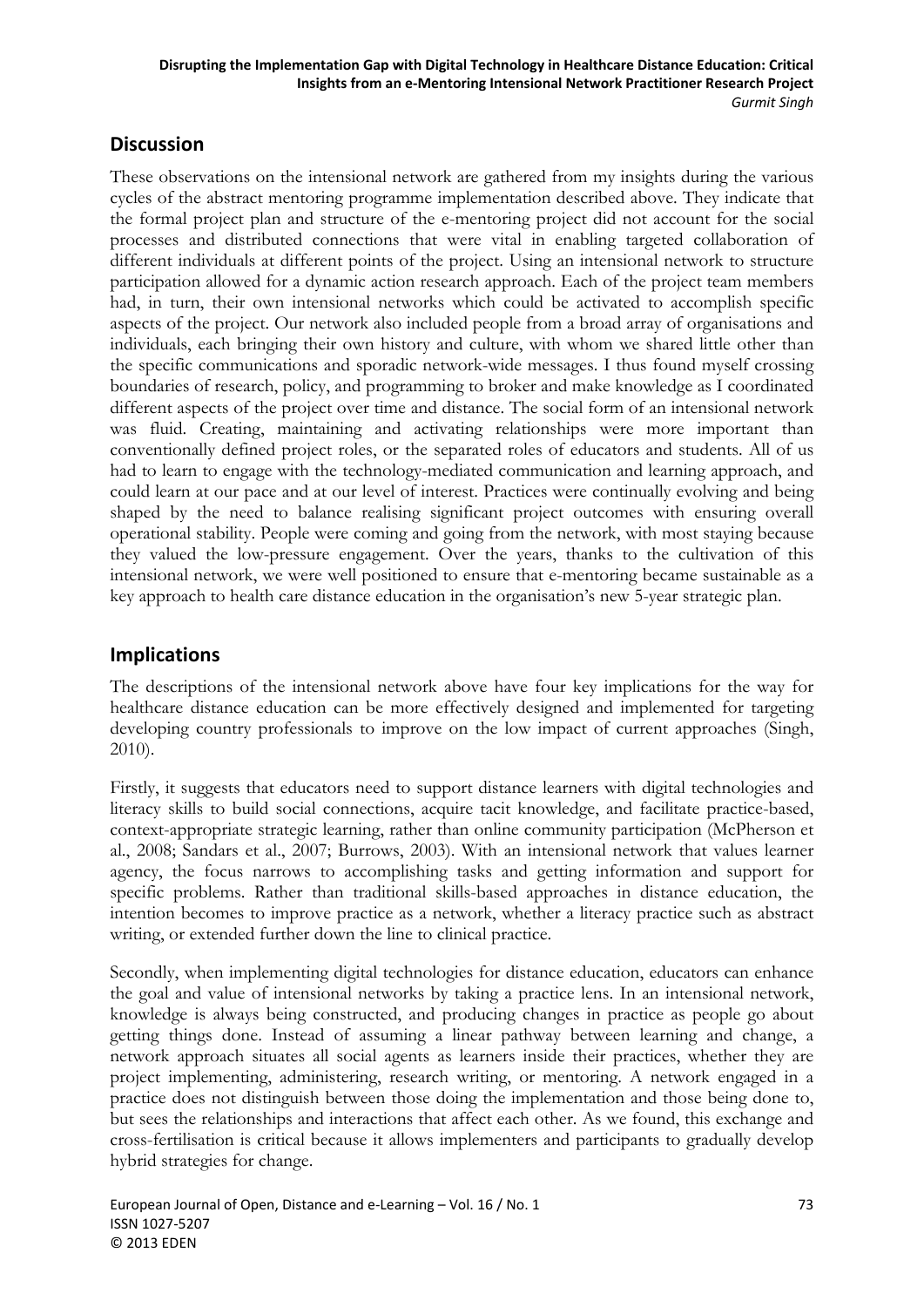Thirdly, a key implication from a practice perspective is that the learning-change equation is reconceptualised. Educators need to observe change closely through the micro-level processes of what people do to accomplish tasks inside a network, rather than traditional assessment and evaluation approaches using end-of-course surveys and feedback forms. How professionals come to engage in distance education that changes practice rather than simply impart new knowledge and skills, at whatever level in the hierarchy, depends on their access to agency and capital, or the choices and opportunity to think and act differently. Whether any intervention builds such agency and capital depends on its relevance and value to each participant on their learning pathways across social contexts. In this practitioner research to develop and implement an e-mentoring innovation, I was able to start with the existing work practices as the entry point to precipitate change. I taught the members of the IAS to try out and become new practices, such as becoming mentors, giving feedback, collaborating with their peers across countries with small-scale actions, using a new digital template, providing feedback, and feeling that they were part of an emerging network of practice that crossed borders.

I argue that my 'intensionally networked pedagogy' afforded all participants immersive opportunities to shape their daily practices using digital technologies. These include and subsume the conventional processes described as a step-by-step sequence of curriculum design, implementation and evaluation. In a network, the curriculum is an ongoing lived experience that overcomes the before/after dichotomies of 'factory' curriculum and instructional design approaches. Although we measured learning outcomes through quantitative indicators, such as numbers of successfully mentored abstracts that were eventually accepted, I argue that learning is best measured by all participants' participation in changing practice – e-mentoring on a specific skill valued by all stakeholders invested in improving the quality and value of an existing programme. To use Bourdieu's terms, this type of learning can build desirable 'habitus,' the dispositions and social and cultural capital associated with the field of health care professional development. Participants had a better sense of personal agency in reaching their goal of improving performance with the support of flexible and personalised distance education. The ementoring application alludes to findings from a recent study in Canada, which recommended that "efforts to introduce social technologies need to be accompanied with programs and support that both help learners (and teachers) gain competence, find useful applications and educate them to the potential pedagogical benefit of their use." (Anderson et al., 2010) Hence, distance educators need to develop time-sensitive context and process outcomes as well as product outcomes when measuring the impact of distance learning on changing practice(s).

Finally, a methodological implication emerges for distance education implementers. Through a practitioner research approach, I supported my organization build its educational strategy to confront the larger problems of widening access and using digital technology to level the playing field of scientific knowledge production and dissemination. As the intensional network facilitated the flow of information and support, it began to exert influence across the organization, enabling more access to financial resources and political support for decision-making. These reinforcements, as argued by Lin (1999), are crucial resources for networks to capture and harness capital collectively for empowerment. This social capital was then mobilized for stabilizing the implementation and enlarging its impact year on year without reinventing the wheel. By avoiding a potentially disruptive critique of existing approaches, or a top-down enforcement of technology for learning, the adoption of an intensional network approach allowed continuous improvement to e-mentoring through incremental shifts, to come to be recognized socially and institutionally as transformational. Thanks to a simple in-house innovation, this programme is now being implemented in its 5<sup>th</sup> year.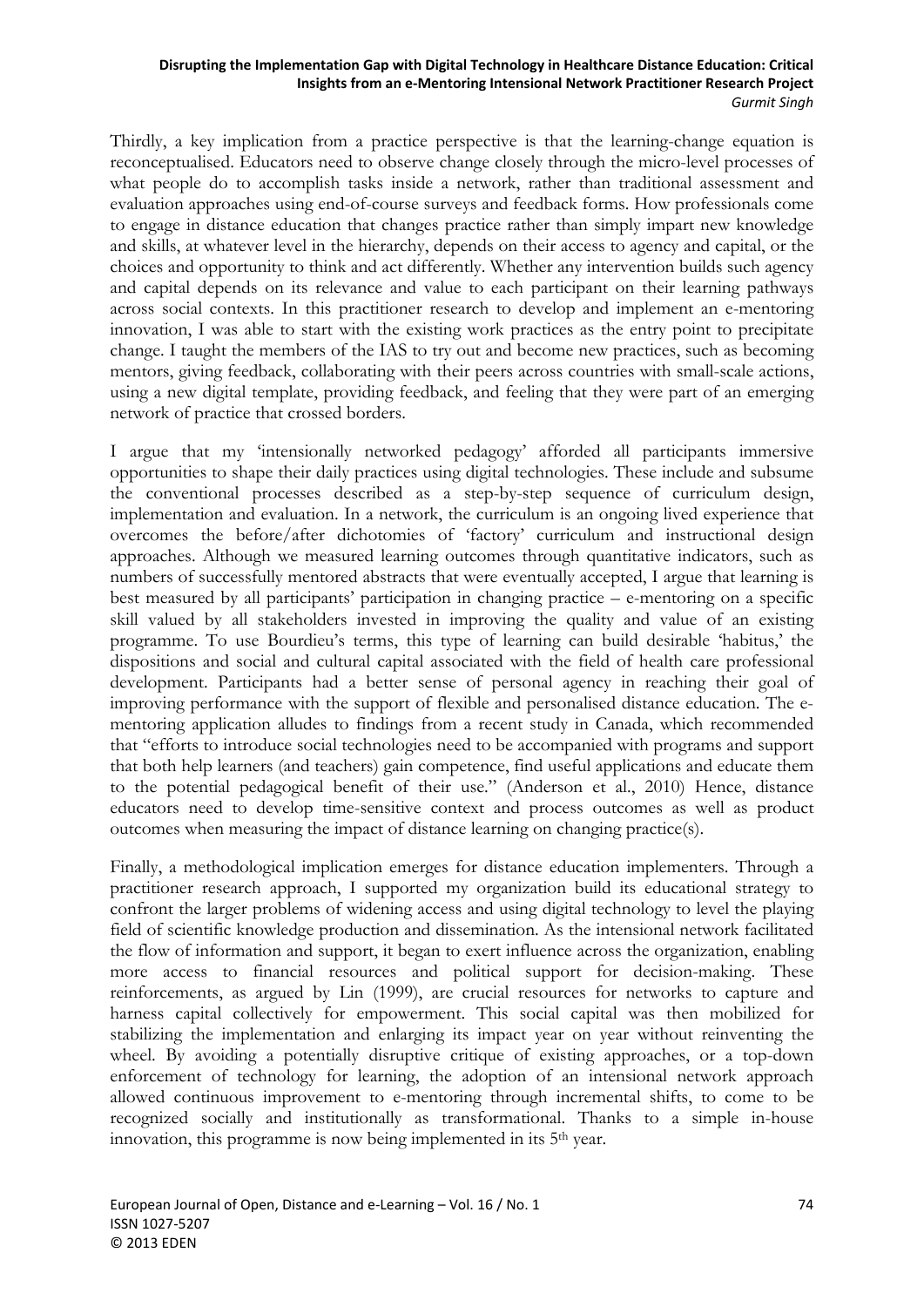## **Conclusion**

Although unique challenges and needs have been identified, distance education models for health professionals today continue to mirror the traditional curriculum and pedagogies of medical education, where the 'sage on stage' and disciplinary scientific knowledge reign supreme. In turn, new perspectives from social constructivist and situated learning have resulted in the explosion of online communities of practice. Sadly, the evidence shows that both approaches are struggling to realise the critical need to deploy digital technologies effectively to design healthcare distance education that contributes to developing a well-trained workforce, changes practice and improves healthcare outcomes in developing countries.

In this paper, I have presented an innovative intensional network approach that begins to address these problems. I have outlined the context, rationale, design, and presented qualitative findings of adopting this implementation approach for an e-mentoring project over three years. I have discusses the implications of the findings for the redesign of healthcare distance education with digital technologies.

As the findings above show, implementation is hardly the easy process written down as a generalisable project plan. Instead, educators working to improve effectiveness are likely to be more successful by initiating practitioner research and shepherding a 'knowledge ecology' (Siemens, 2005) that spans time and space while respecting individuals' agency and improving access to constructing and exchanging valuable resources.

These findings need to be considered critically by global health policymakers and practitioners looking for cost-effective approaches to scale-up health worker training and development. It is clear that in light of the rapid use of social media and digital technologies in society and in research, health and education, something needs to be done urgently to overcome the low impact of current distance educational approaches. It is also clear that social software and digital technologies are now being perceived as a potential 'killer app' to address barriers to scaling up distance learning with technologies (Anderson, 2008) and save time and money. More critical research thus needs to be done to integrate interdisciplinary insights from networked learning, digital culture, and learning technologies with the traditional curricula of healthcare.

Intensional networks offer distance education providers spaces for shaping control with freedom of distance teaching and learning, while collaborative design of digital technologies to solve problems can change practices and improve usability over time and space. Learning is not the content alone, but the power shifts, resources, discourses, connections and interactions. Capturing the various perspectives of managers, team members and end-users through practitioner research builds social and cultural capital to dynamically address barriers that emerge in the moment of solving operational challenges across the network to benefit users. Failure to do so is often the hidden cause behind the lack of success of current distance education approaches in changing practice. While this study has looked at the practice of scientific writing, e-mentoring offers innovative pedagogic possibilities to construct joint critical reflection processes with social digital tools towards realising evidence-based medicine sustainably. More empirical work is needed to identify critical aspects of social capital and agency and validate these realistically to evaluate potential for changing educational practice when implementing networked and digital technologies to improve learning across a variety of contexts. With practitioners positioned as intensional networkers, the methodology of practitioner research to design, deliver and evaluate simple innovations such as e-mentoring disrupts the implementation gap of existing pedagogical models and has significant value in improving the impact of digital technologies for distance education in a networked global health context.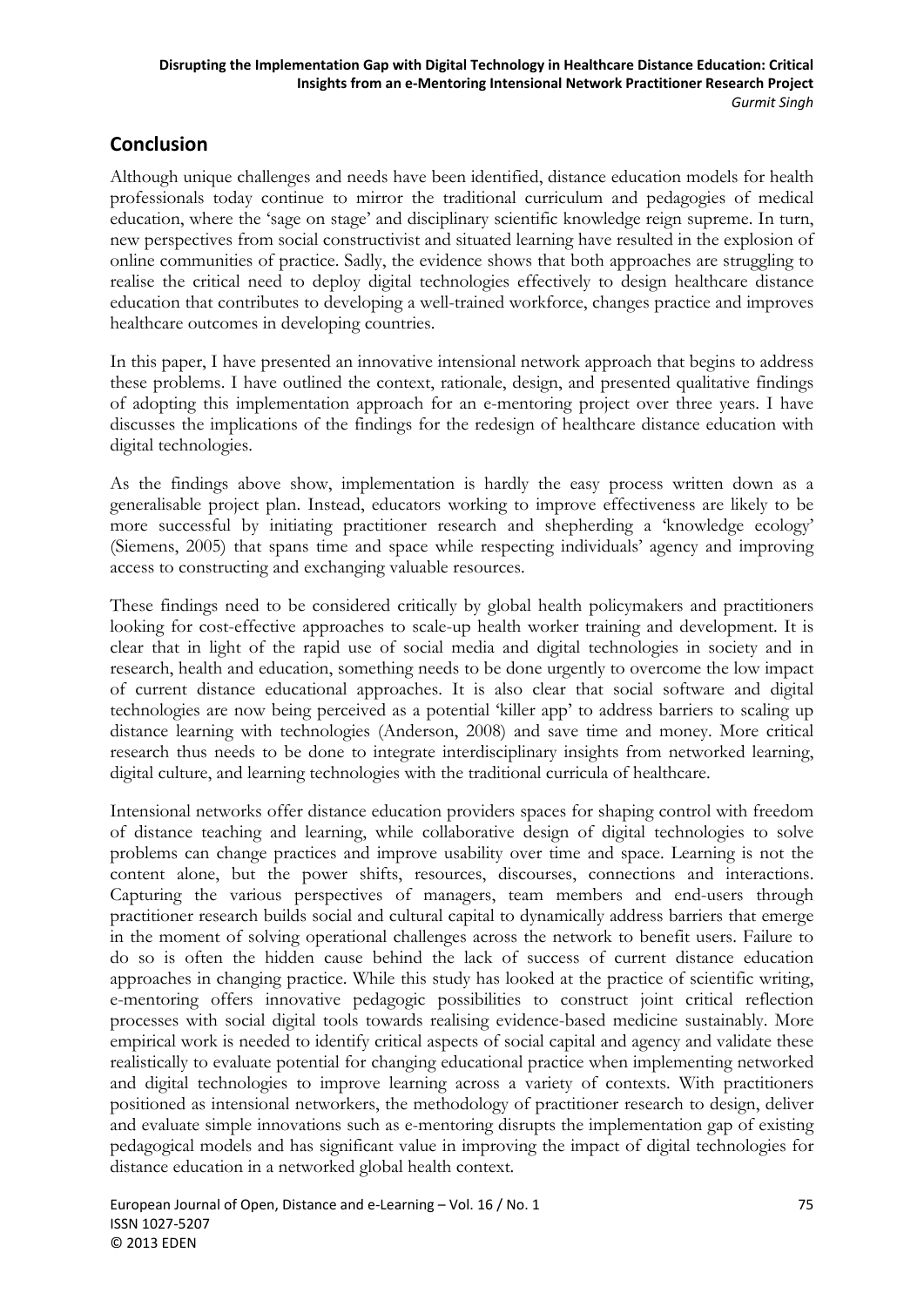### **References**

- 1. Altrichter, H.; Posch, P. and Somekh, B. (1993). Teachers investigate their work: An introduction to the methods of action research. London: Routledge.
- 2. Anderson, T. (2008). *Distance learning Social software's killer app?* Available from http://citeseerx.ist.psu.edu/viewdoc/download?doi=10.1.1.95.630&rep=rep1&type=pdf
- 3. Anderson, T.; Poellhuber, B. and McKerlich, R. (2010). Self-paced learners meet social software: An exploration of learners' attitudes, expectations and experience. *Online Journal of Distance Learning Administration, 13(3)*, available from http://www.westga.edu/~distance/ojdla/Fall133/anderson\_poellhuber\_mcKerlich133.html
- 4. Bates, R. (2004). A critical analysis of evaluation practice: The Kirkpatrick model and the principle of beneficence. *Evaluation and Program Planning, 27*, (pp. 341-347).
- 5. Bhutta, Z.A.; Chen, L. and Cohen, J. (2010). Education of health professionals for the 21st century: a global independent commission. *The Lancet, 375*, (pp. 1137–38).
- 6. Bourdieu, P. (1977). *Outline of a theory of practice.* Translated by Richard Nice: Cambridge, Cambridge University Press.
- 7. Burrows, P. (2003). Continuing professional development: Filling the gap between learning needs and learning experience. *Education for Primary Care, 14*, (pp. 411-413).
- 8. Carr, W. and Kemmis, S. (1986). *Becoming critical: Education, knowledge and action research.* London: Falmer Press.
- 9. Cross, J. (2006). *Informal learning: Rediscovering the natural pathways that inspire innovation and performance.* London: Pfeiffer.
- 10. Fenwick, T. (2009). *Understanding professional knowing-in-practice: Beyond 'reflection' and 'community'.* Keynote presented at Association for the Study of Medical Education, Royal Medical Society, London UK, November 16, 2011.
- 11. Horton, R. (2010). A new epoch for health professionals' education. *The Lancet, 376(9756)*, (pp. 1875-1877), available at http://www.thelancet.com/journals/lancet/article/PIIS0140- 6736%2810%2962008-9/fulltext
- 12. International AIDS Society. (2010). *AIDS 2010 Evaluation report.* Available from http://www.iasociety.org/Web/WebContent/File/AIDS2010\_evaluation\_report.pdf
- 13. Kirkpatrick, D.L. (1994). *Evaluating training programs: The four levels.* San Francisco: Berrett-Koehler.
- 14. Knebel, E. (2001). *The use and effect of distance education in healthcare: What do we know?* Quality Assurance Project. Bethesda: US Agency for International Development.
- 15. Lin, N. (1999). Building a network theory of social capital. *Connections, 22(1)*, (pp. 28-51).
- 16. McPherson, M. and Nunes, J. (2004). *Developing innovation in online learning: An action research framework.* London: Routledge Falmer.
- 17. McPherson, M.; Nunes, M.B.; Sandars, J. and Kell, C. (2008). Technology and continuing professional education: The Reality beyond the hype. In T.T. Kidd & I. Chen (Eds.), *Social information technology: Connecting society and cultural issues.* Hershey, PA: IGI Global.
- 18. Nardi, B.A.; Whittaker, S. and Schwarz, H. (2002). NetWORKers and their activity in intensional networks. *Computer Supported Cooperative Work, 11(1-2)*, (pp. 205- 242).